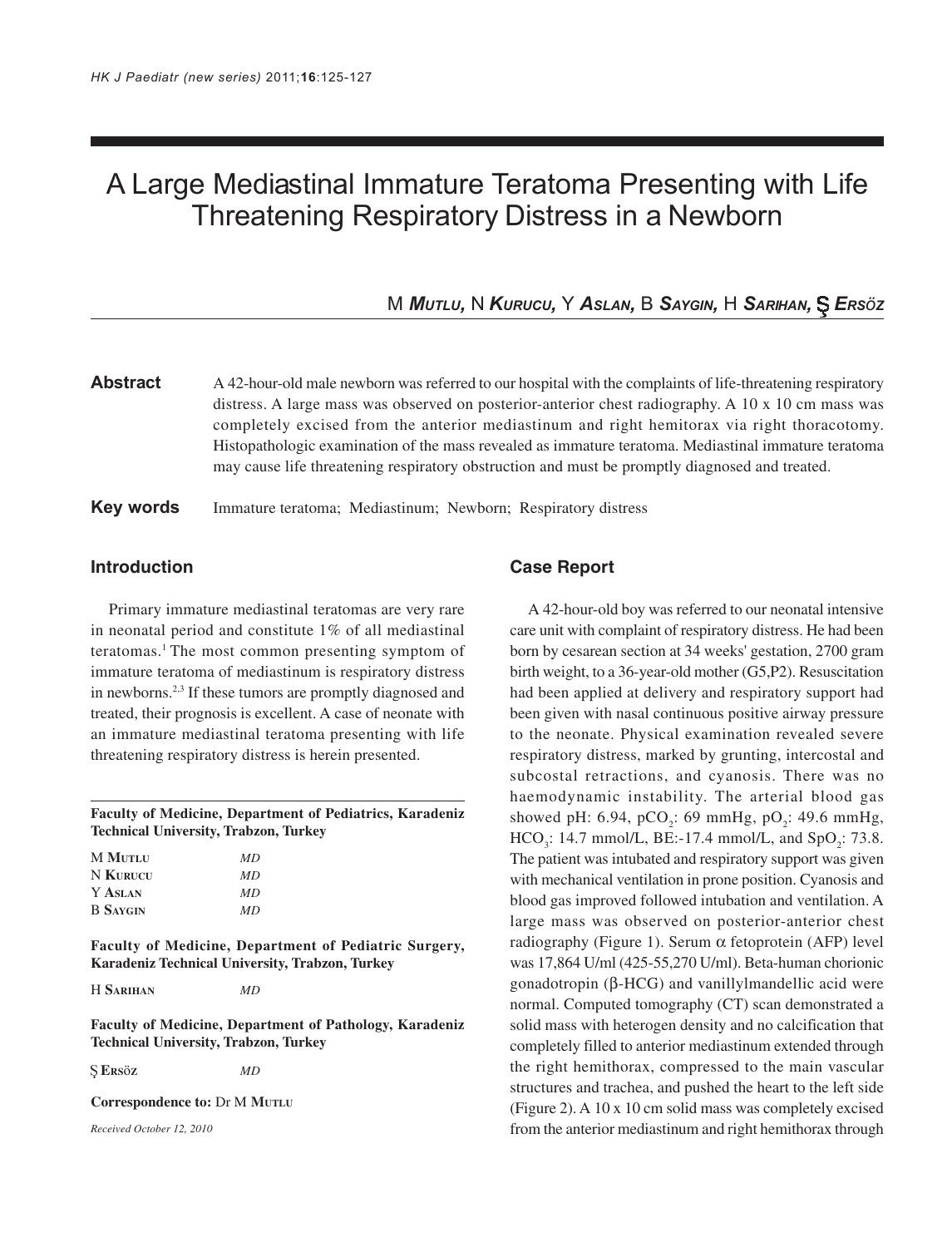

**Figure 1** Posterior-anterior chest radiography shows a mediastinal enlargement.



**Figure 3** Neoplasm consist of predominantly mesodermal elements accompanied by multiple minute cysts and neuroepithelial tubular structures (HE x100).

distant metastasis. The AFP levels remained within normal limits at regular intervals in postoperative follow-up and no recurrence has been observed for two years.



**Figure 2** Chest CT shows an anterior mediastinal mass extending into right hemithorax.

a right anterolateral thoracotomy. Histopathologic examination of the mass revealed mature and immature neuroepithelial elements, glandular columnar epithelium, cartilage, rosette formation, and cystic structures in the mesodermal connective tissue and diagnosed as immature teratoma, consistent with a grade II (Figure 3). We accepted our case as stage 1 as the tumor was completely resected and there were no regional lymph node involvement or

# **Discussion**

Teratomas are embryonic neoplasm arising from primordial germ cells. They are classified as either mature or immature. Congenital teratomas are commonly immature. Teratomas may cause high percent of morbidity and mortality. Most of the congenital teratoma are extragonadal and are located frequently in the sacrococcygeal region in neonate. In our case tumor was located in mediastinum. Mediastinal teratoma accounts for approximately 2.4-10% of all teratomas in children, and less than 1% of neonatal period.<sup>1-3</sup> Immature teratomas are more common in mediastinum than mature ones.<sup>3</sup>

Mediastinal teratomas usually occur within the anterior mediastinum. Mediastinal teratomas in infancy usually cause compression of vital structures. Congenital mediastinal teratomas may be presented with respiratory distress, hydrops fetalis, polyhydamnios and stillbirth.<sup>1-4</sup> Respiratory distress is the most common presentation of immature teratoma of mediastinum in newborn.<sup>2</sup> Respiratory distress usually occurs due to compressing of the airway and/or hypoplasia of the lung. Our patient presented with life threatening respiratory distress due to tracheal compression. Aggressive respiratory and cardiovascular management may be required.4 Aggressive